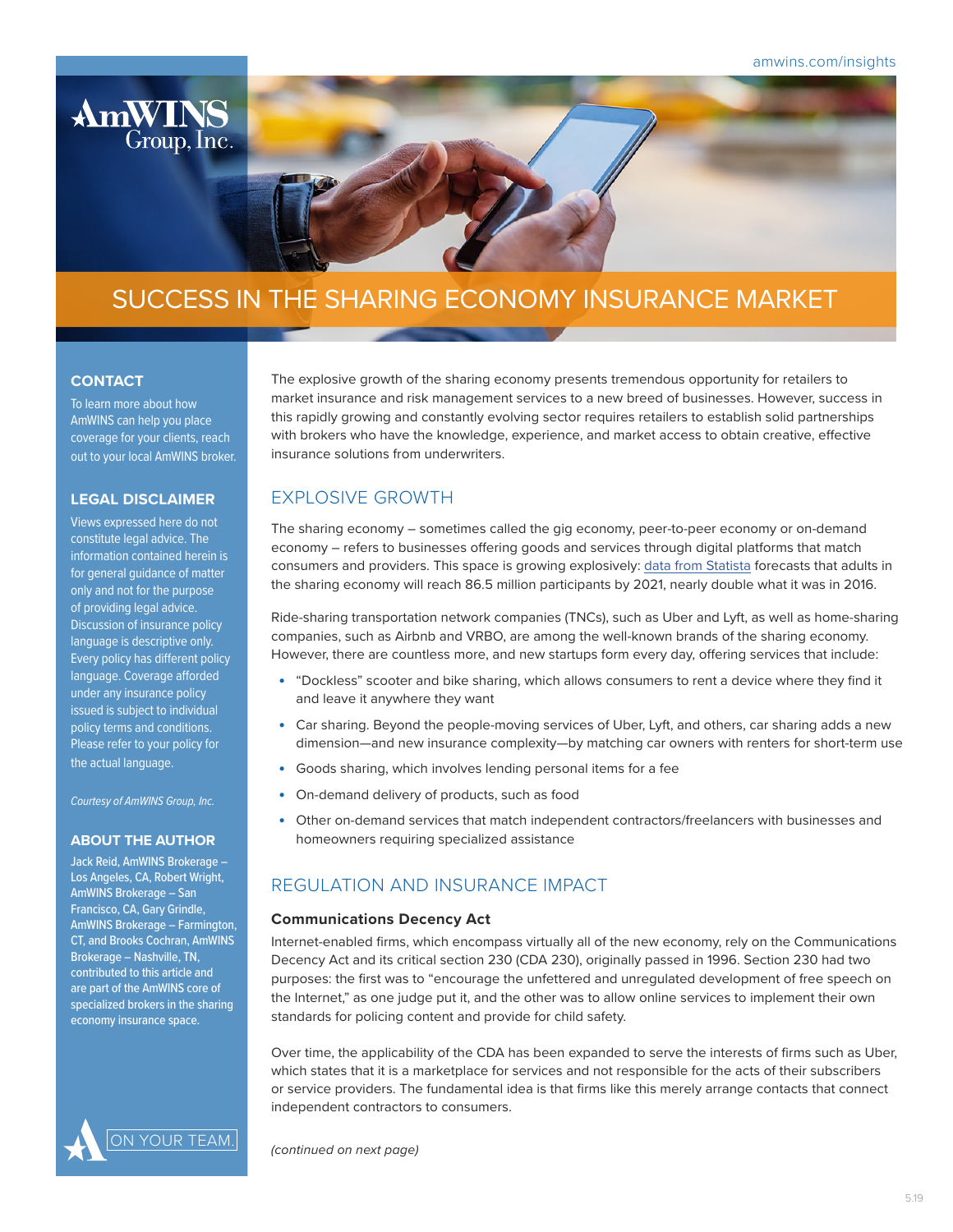#### *(continued from previous page)*

This leads to the next foundation-level set of decisions applying to the sharing economy: the relationship of the platform to the independent contractor. Courts are struggling with this question, and there are many different regulatory bodies with some level of influence over it. There are literally billions of dollars of tax revenue at stake. This is a fluid area right now, with numerous courts considering cases and appeals that will have significant impact on many firms.

### **TNCs**

Overall, regulation of the shared-services space is growing. To date, every state except Oregon has at least some statewide regulation over TNCs. Although many states follow a common model, there are critical differences, including whether a state requires admitted paper or whether self-insurance (with a bond or self-funded SIR) of minimum financial responsibility is allowed. And when it comes to regulation of other types of sharing services, retailers may contend with a diverse patchwork of rules not just at the state level, but the local level, as well. Navigating this complex space is difficult, particularly when looking to insure a service provider with nationwide reach.

As a result, there are many insurance issues that arise for both users and providers of shared services. For instance, in ride-sharing, three distinct time periods impact insurance coverage:

- Period 1: During which the driver has the TNC's app on and is available to pick up a passenger
- Period 2: During which the driver accepts a ride request, then drives to pick up the passenger
- Period 3: From when the passenger enters the vehicle until the passenger exits the vehicle

Some state regulations combine periods 2 and 3 and also require higher limits of insurance while the driver is actively engaged in a ride. All TNC insurance agreements cover periods 2 and 3; however, they vary on their approach to period 1 as to whether they provide primary or excess coverage and at what limit.

### **Graves Amendment**

One important consideration for TNCs is the applicability of the Graves Amendment (49 U.S.C. § 30106). The amendment is part of a federal highway bill signed in 2005 that bars vicarious liability claims against car rental companies for injuries caused by their customers, unless the company's negligence contributed to injuries. Car-sharing companies have been determined to fall under this amendment. Retailers should ensure that they fully understand this amendment, assess whether it applies to their customers' operations, and be sure that customers have practices in place (driver vetting, contract design, etc.) to best protect themselves against any vicarious liability claims that are made.

### **Ancillary Services**

There are other questions related to activities that are ancillary to the core service being brokered by the service provider. For instance, dockless scooter and bike providers typically use contracted individuals to relocate devices from end-use locations to central rental spots. How does the shared-service providers' coverage apply to automobile accidents or other injury or damage that occurs during this transport process?

#### **Employment Law**

Additionally, there is uncertainty over how employment law and the requirement to provide employment benefits will be interpreted as it relates to contracted individual providers. Uber launched "Driver Injury Protection" in 2018 to try to get ahead of the game, but regulators have clearly signaled a push to apply employment and workers' compensation standards to shared-services providers where an employment-like relationship could be argued. In 2018, a ruling by the Supreme Court in California—a state traditionally leading the way in insurance trends—made it much more difficult for employers in the state to treat their workers as independent contractors. This type of uncertainty is anathema to underwriters seeking to manage the risk they agree to insure.